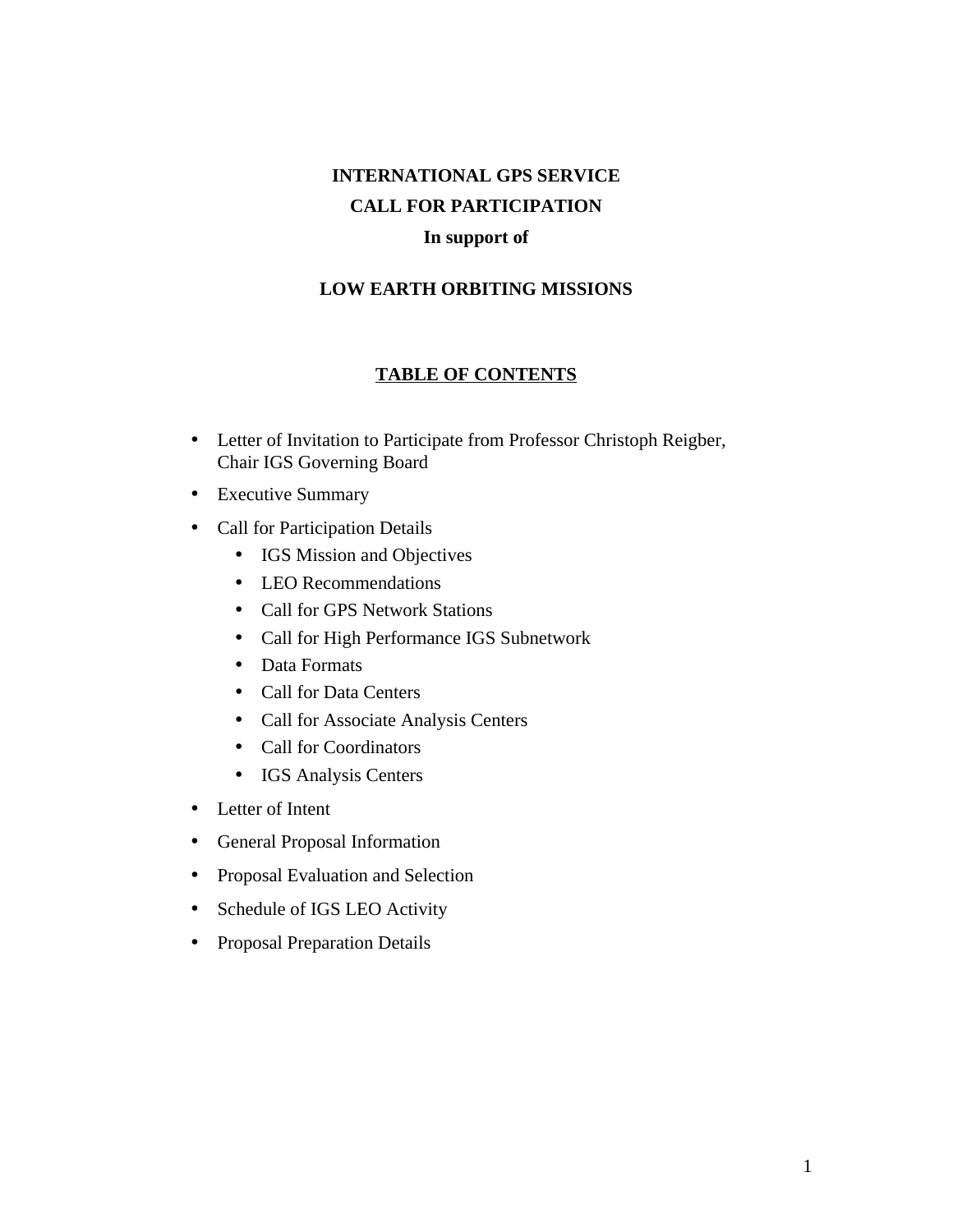# **International GPS Service**

The Chairman of the Governing Board

Potsdam, January 11, 2000

Dear Colleague:

with the forthcoming Low Earth Orbiting Missions CHAMP, SAC-C, GRACE and others we will soon enter a new era of developments in the fields of solid Earth, oceanography and atmosphere sciences and applications. The IGS was extremely successful in organizing the resources of the international GPS community in the development of GPS science and applications. The pooling of resources led to a highly efficient and rapid development of the IGS global network, the development of support centers for analysis and data archiving, and the rapid advancement of GPS technique for science and applications. This was achieved because of the open nature of collaboration while maintaining friendly and supportive competition among the participants in the IGS.

The establishment of a space network of orbiting GPS receivers could be developed as an extension of the ground network while utilizing many of the resources which the IGS currently has in place. Therefore with a Call for Participation, detailed in the attachment to this letter, the IGS solicits support in the establishment of an enhanced subset of IGS infrastructure targeted at supporting Low Earth Orbiting missions.

It is clear that the IGS ground network will be a cost effective element to most applications of space-based GPS measurements. Recommendations to this effect were made by the IGS LEO Working Group, chaired by Mike Watkins in 1998. Furthermore, several participants in the IGS are also key players in the development of spacebased GPS applications. The IGS has a 'de facto' role in the development and applications for orbiting GPS receivers and the stage is set for the IGS to now play a significant role in the development of spacebased GPS receiver applications. With the development of a significant role in the arena of orbiting space receivers, the IGS will serve the broader geoscience community as well as potentially provide services for commercial interests.

The operation of a space network of GPS receivers in service to the broader geoscience community will place special requirements upon the acquisition and distribution of data from the ground network, new requirements on the analysis centers, expanded capacity for the archiving centers, or creation of new ones, and a broader representation of scientific disciplines and agencies on the IGS governing board. Therefore, the IGS will need to develop and extend its current organization in the next future.

It is for these purposes that the IGS is soliciting this Call for Participation.

Participation in this IGS activity is open to government agencies, educational institutions and other organizations whose financial resources allow a firm commitment to be made in support of these new and demanding activities. Proposals may be submitted at any time during the period ending April 3, 2000.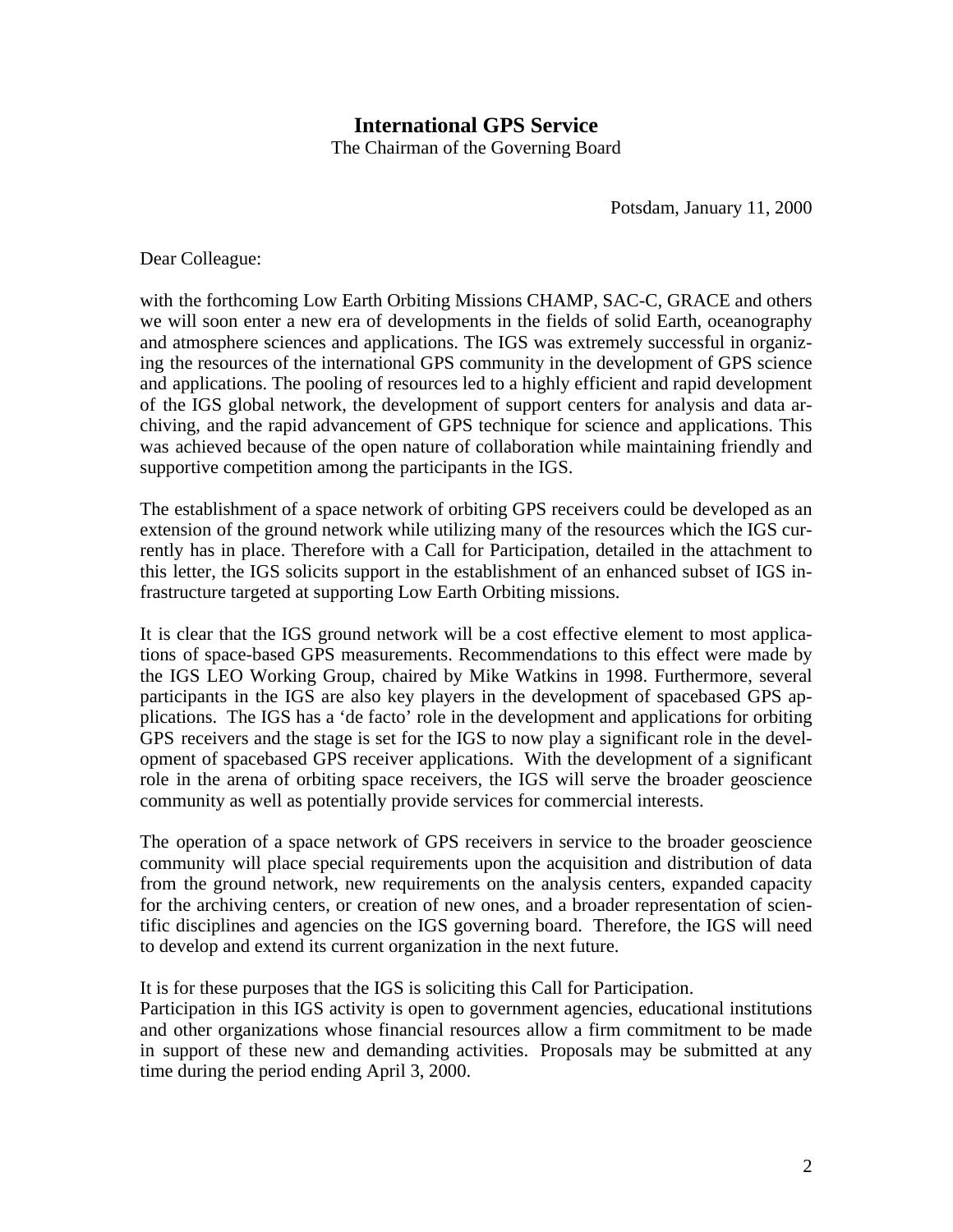The enclosed document provides information on the participation solicited, where components will assume expanded roles and functions, and where new groups or components may be interested in contributing. Proposals may address any aspect or multiple aspects of the IGS LEO activity for which the proposing organization has the capability and capacity to support.

Those organizations interested in participating in the IGS LEO activity should submit a letter of intent by February 11, 2000, expressing their interest. IGS will offer full cooperation to groups involved in the development of support capabilities for LEO missions, and thus will enhance their effectiveness. For this reason, participants in current activities are also strongly encouraged to respond to this solicitation.

Your interest and cooperation in participating in this international effort are welcomed and appreciated. Please feel free to contact the IGS Central Bureau or myself with questions or comments regarding this call.

Sincerely yours,

Christoph Reigber Chair, IGS Governing Board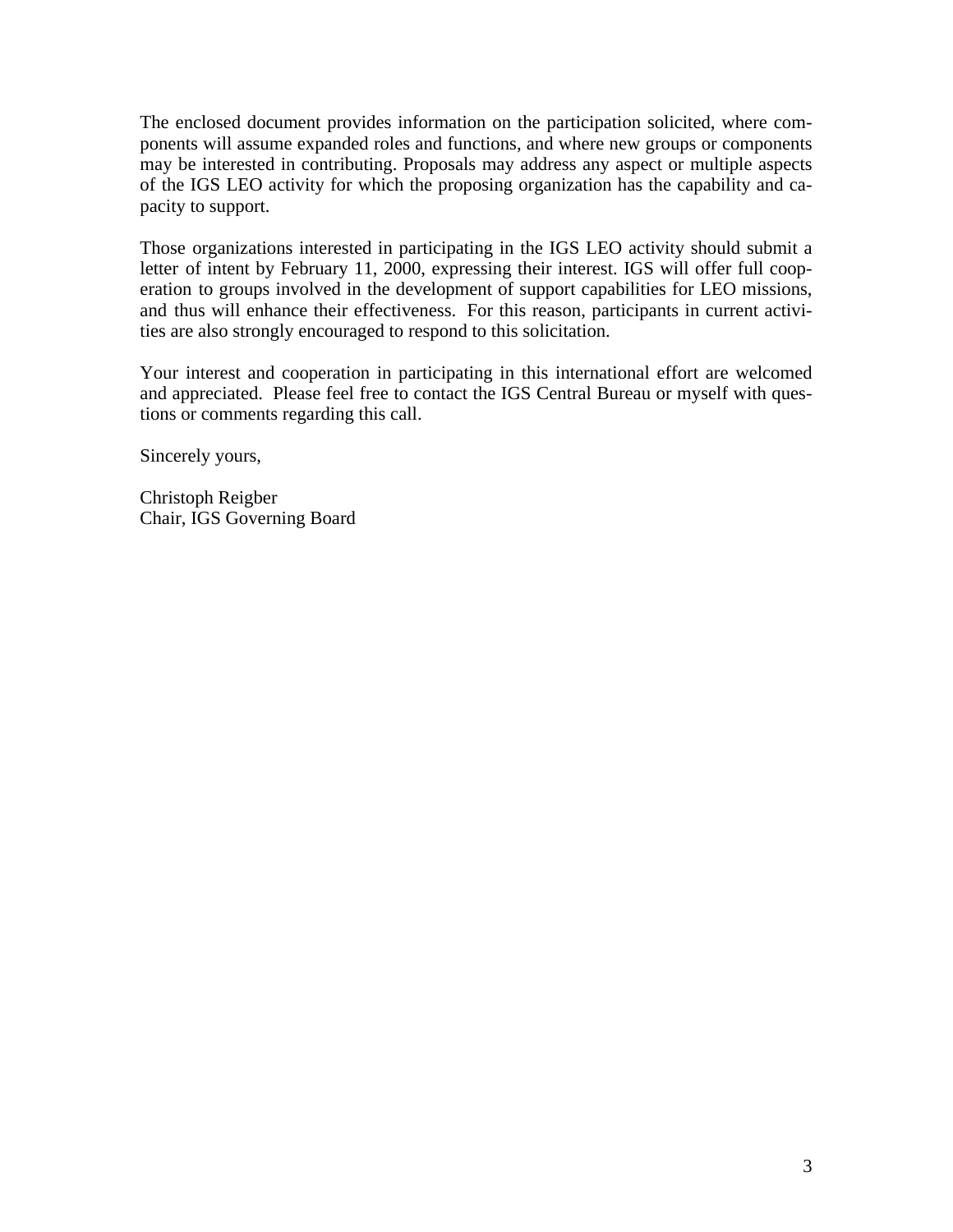# **INTERNATIONAL GPS SERVICE CALL FOR PARTICIPATION**

#### **In support of**

#### **LOW EARTH ORBITING MISSIONS**

## **EXECUTIVE SUMMARY**

Soliciting proposals in support of enhancing a subset of the infrastructure of the International GPS Service (IGS) in support of Low Earth Orbiter (LEO) Missions. This support is for precise orbit determination (POD) of LEO satellites and high rate (~1Hz) GPS ground tracking data to support LEO space-based GPS applications. GPS data from these LEO platforms will be used for IGS POD solutions of the LEO and of the GPS constellation as well. Additional space applications plan to use onboard GPS receivers coupled with the high rate ground data to produce temperature and water vapor profiles in the neutral atmosphere and ionosphere imaging products. The POD will be assessed for potential improvement to overall IGS analyses.

#### PARTICIPATION IS REQUESTED IN THE FOLLOWING CATEGORIES

- GPS Stations
	- Globally distributed set of stations observing in the 'classic' (30 second) sampling and reporting data at the hourly and eventually rapid sub-hourly schedule for IGS ultra-rapid processing and product generation.
	- High rate tracking stations capable of sampling up to a 1 Hz rate with rapid (hourly to <15 minute, near real-time or data streaming) data delivery, operating according to standards established by the IGS (in concert with LEO mission requirements).
- Data Centers
	- Organize and provide access to classic hourly and eventually rapid subhourly data for Precise Orbit Determination (POD)
	- Organize and provide access to high rate ground station data for science applications
	- Organize and provide access to GPS flight receiver data for POD and science applications
- Associate Analysis Centers (AACs) for LEO Project Analysis centers that propose to incorporate the GPS flight receiver data into their processing stream for:
	- Generating scientific POD for the LEO satellites within a one-year phased pilot demonstration project: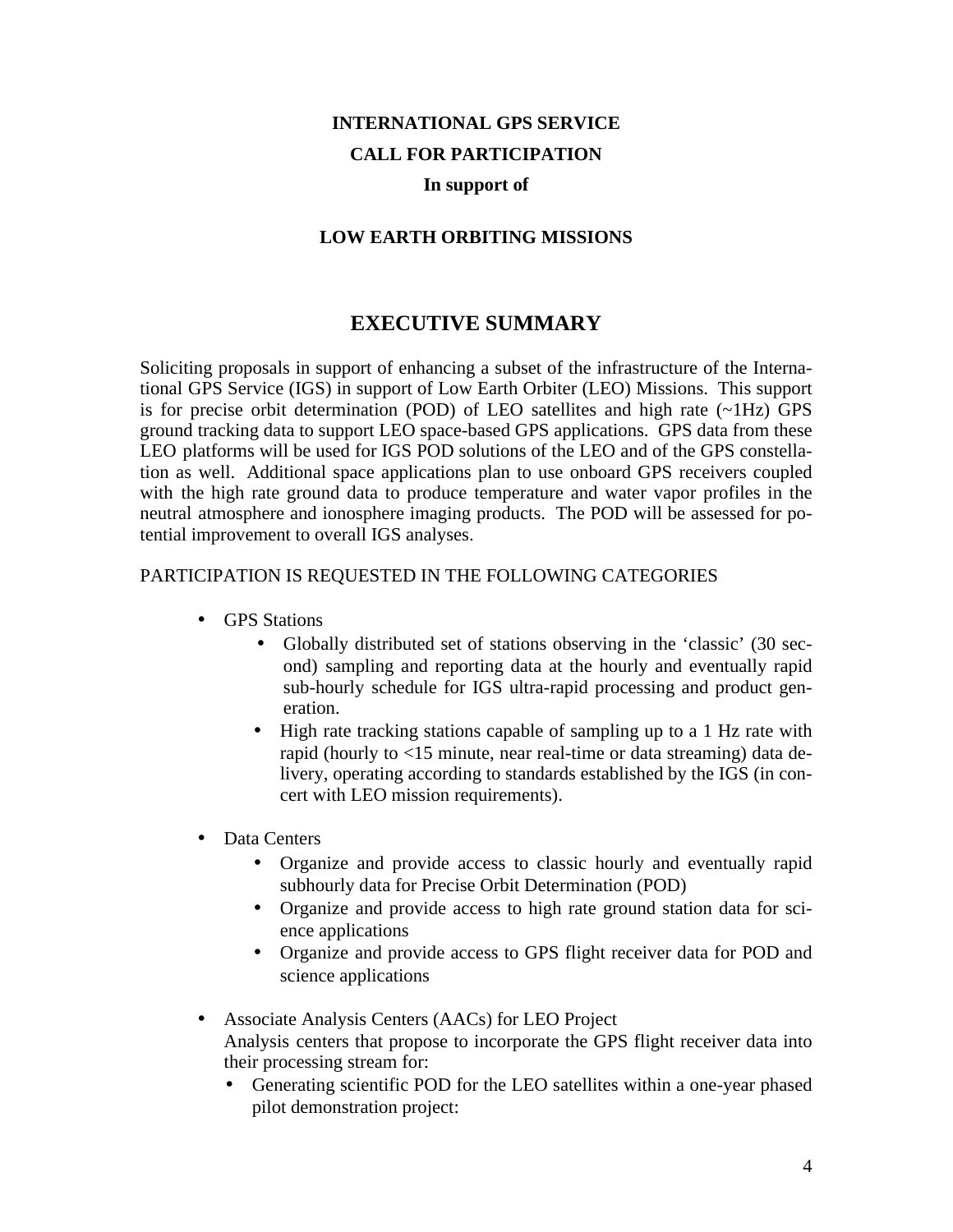- Phase I utilizing data from the currently operational GEOSAT Follow On satellite (GFO).
- Phase II utilizing data from the CHAMP and SAC-C satellites scheduled for launch in April 2000.
- AACs will demonstrate POD for these satellites as data is made available by mission responsible entities.
- AACs will investigate and assess potential improvement of the suite of IGS classic products (orbits, EOPs, etc.)
- $Coordinator(s)$ 
	- Coordination of the AACs for development, comparison and quality control of the new products.
	- Assess the overall impact of meeting LEO requirements and incorporating LEO GPS into the IGS processes. Assess impact on IGS products.
- IGS Analysis Centers (ACs)
	- A general call to IGS ACs to develop the capabilities for hourly processing. It is expected that the established ACs will follow the agreed upon recommendations of the La Jolla AC Workshop, June 1999, by developing and demonstrating sub-daily processing. (See IGS Mail Message # 2359 from IGS AC Coordinator, Tim Springer).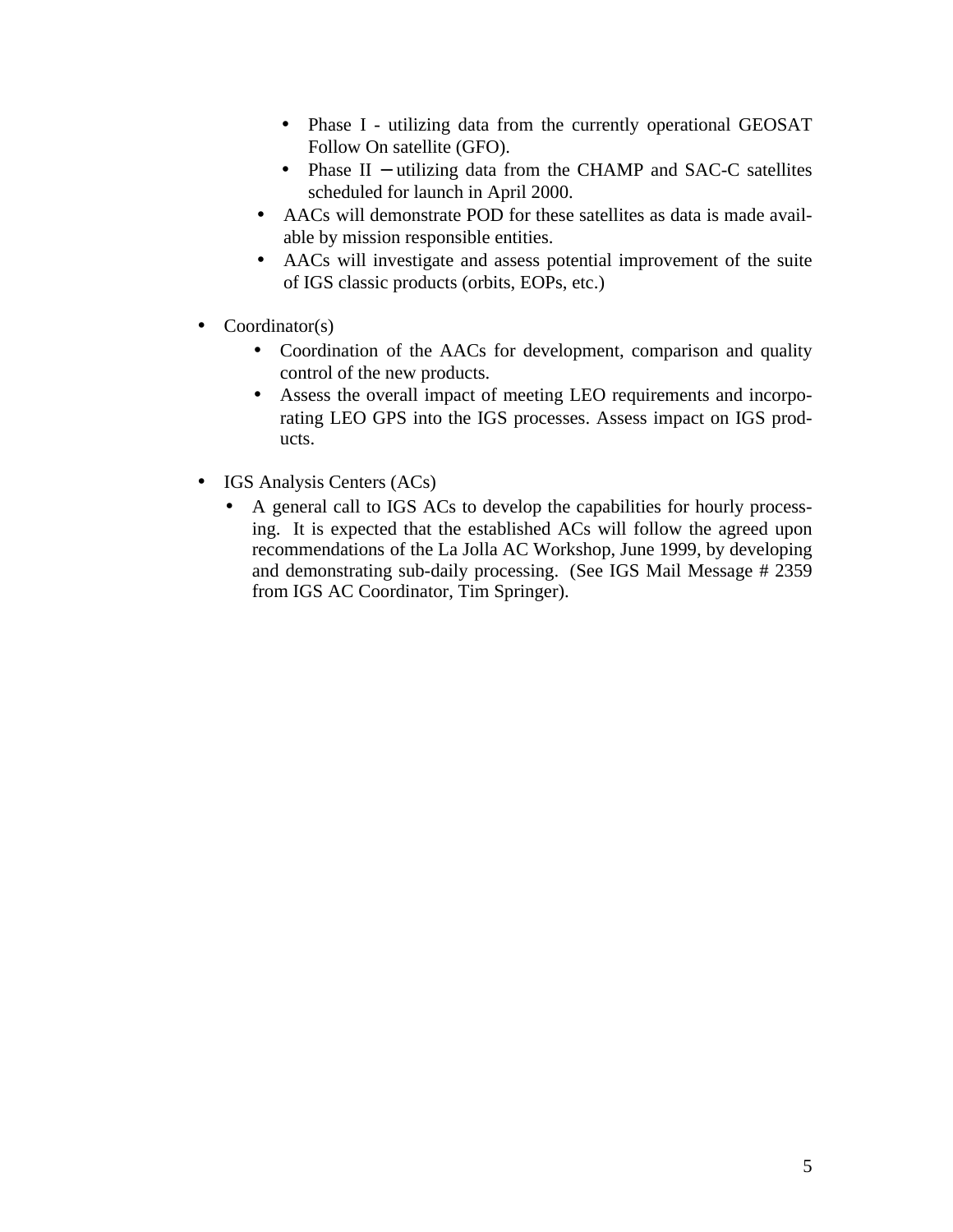# **INTERNATIONAL GPS SERVICE DETAILS ON LEO CALL FOR PARTICIPATION**

#### **The Mission of the International GPS Service**

The IGS clearly has the interest, experience and infrastructure to become involved in LEO mission support activities. The following extract from the IGS Terms of Reference (located at http://igscb.jpl.nasa.gov) reveals that these activities are certainly within the stated mission of the IGS.

*The primary objective of the IGS is to provide a service to support, through GPS data and data products, geodetic and geophysical research activities. Cognizant of the immense growth in GPS applications the secondary objective of the IGS is to support a broad spectrum of operational activities performed by governmental or selected commercial organizations. The Service also develops the necessary standards and specifications and encourages international adherence to its conventions.* 

*IGS collects, archives and distributes GPS observation data sets of sufficient accuracy to satisfy the objectives of a wide range of applications and experimentation. These data sets are used by the IGS to generate the following data products:*

- *High accuracy GPS satellite ephemerides*
- *Earth rotation parameters*
- *Coordinates and velocities of the IGS tracking stations*
- *GPS satellite and tracking station clock information*
- *Ionospheric information*
- *Tropospheric information.*

*The accuracies of these products are sufficient to support current scientific objectives including:* 

- *Realization of global accessibility to and the improvement of the International Terrestrial Reference Frame (ITRF)*
- *Monitoring deformations of the solid earth*
- *Monitoring earth rotation*
- *Monitoring variations in the hydrosphere (sea level, ice-sheets, etc.)*
- *Scientific satellite orbit determinations*
- *Ionosphere monitoring*
- *Climatological research, eventually weather prediction*.

One can further see that specific to the IGS mission are the scientific objectives of a support capability for ''scientific satellite orbit determination and climatological research, eventually weather prediction.'' These objectives clearly drive this Call for Participation in support of LEO missions.

#### **LEO Recommendations**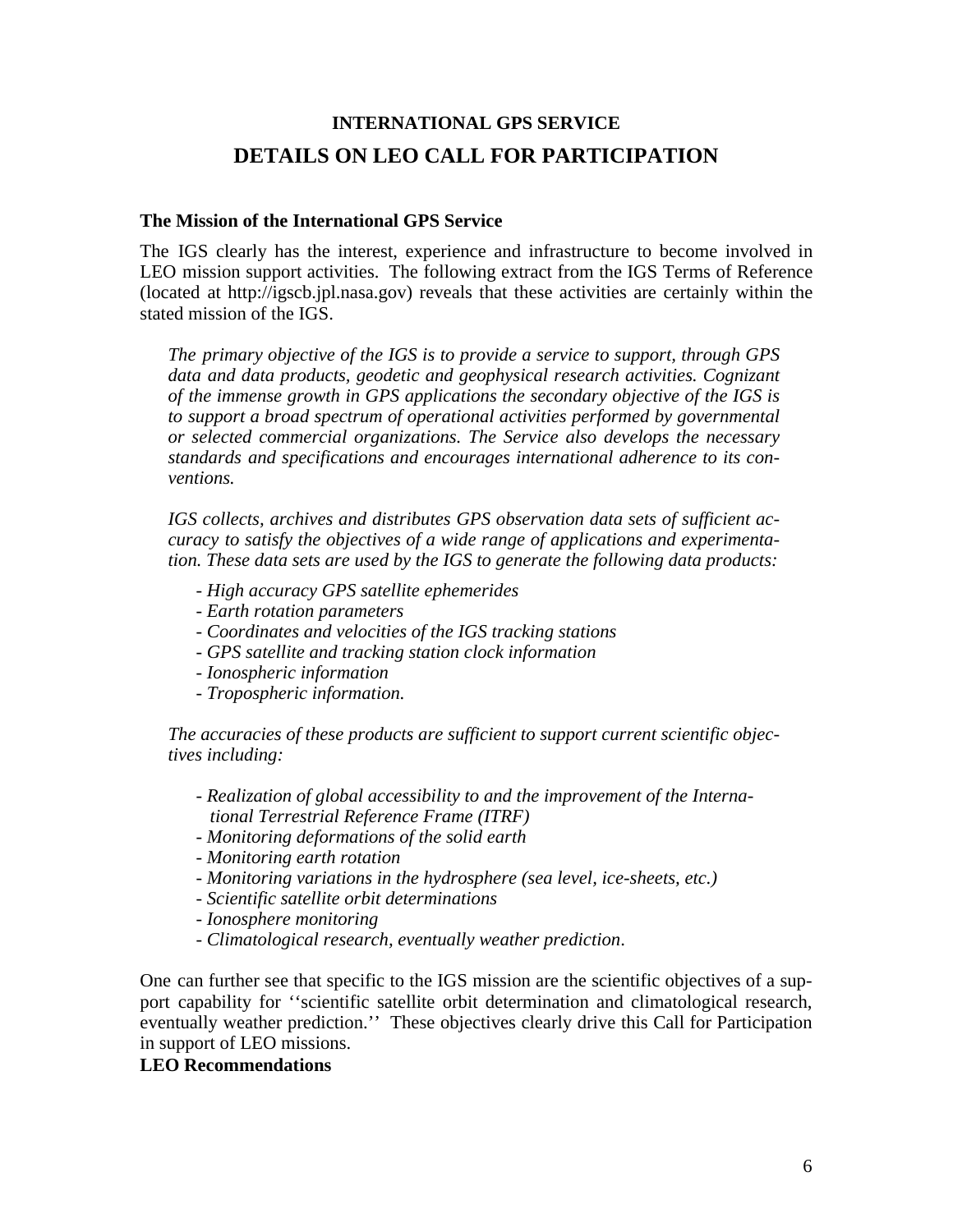In March, 1999 an IGS/GFZ/JPL workshop was conducted in Potsdam, Germany to explore the relationship between the IGS and an array of LEO missions planned for the next decade. A summary session of the workshop resulted in the proposal of four recommendations made by the LEO Working Group. These recommendations are:

- R1: The standards for ground stations in the LEO subnetwork be codified and distributed.
- R2: The IGS Analysis Centers should develop a new rapid analysis product (orbit, clock, EOP, and predictions) with a latency of less than 3 hours. This would be demonstrated through voluntary participation in a pilot project initiated in late 1999.
- R3: A new efficient format should be developed for the 1 Hz ground data.
- R4: A Pilot Project for the use of flight data for POD purposes (including effect on the GPS AC products) should begin as soon as possible. The WG further recommends that for the duration of the Pilot Project, the 1 Hz ground data be handled by the network operators and data centers in the new format (as yet not defined) described in R3. The Call for Participation will also request additional LEO ground sites following the standards of R1.

These recommendations were accepted by the IGS Governing Board at its 11<sup>th</sup> meeting in La Jolla, in June 1999.

#### **Call for GPS Network Stations**

A globally distributed set of stations observing in the 'classic' (30 second) sampling and reporting data at the hourly and eventually sub-hourly schedule for IGS rapid processing and product generation is required. The IGS has made great progress in this area in terms of hourly network operations and data collection. One can see from the attached map of current hourly stations that there are many stations operating in this mode. This Call specifically targets those areas where there are gaps in the hourly network, most notably due to the lack of communications or stations in areas of Africa, Asia, China, India, Russia and Southeast Asia.

#### **Call for High Performance IGS Subnetwork**

A subset of uniformly distributed stations within the IGS ground network capable of high data rate (up to 1 Hz sampling) operations and near real-time data availability is required. These stations are expected to operate according to standards and interfaces established by the IGS in concert with LEO mission operation requirements. These stations should also be referenced to hydrogen maser clocks wherever feasible. The data from this subnet needs to be made available to the data centers and hence analysis centers on a subdaily schedule. This places requirements of very high reliability upon the operation of the subnet, which probably is best achieved through redundancy either at the subnet sites themselves or through a doubling of the size of the subnetwork. The ground communication links to support these data acquisition requirements will need to be evaluated and upgraded in certain locations.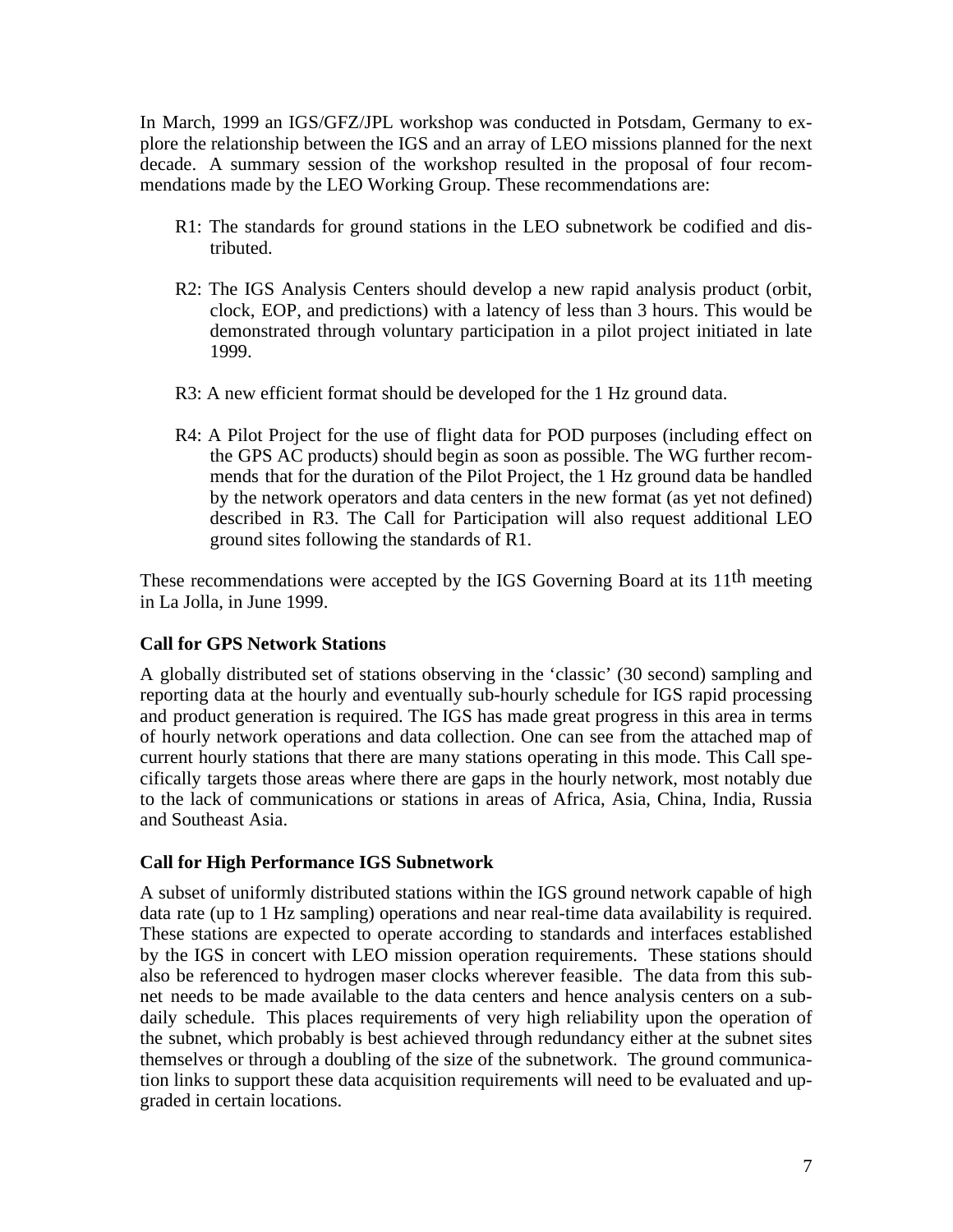Currently, there are two groups within the IGS who are closely linked to upcoming missions CHAMP, SAC-C, GRACE, the GeoForschungsZentrum Potsdam and Jet Propulsion Laboratory. With respect to ground support, a set of stations has been jointly identified (and in parts newly established) for CHAMP mission support, as shown in the attached map. It is expected that these stations and augmentations by other agencies would constitute the initial high-rate IGS ground subnetwork.

It is important to note that the IGS must be prudent in the operation of high-rate stations. The proposed data rate of 1 Hz is a factor of 30 over current station data files; however, special formats and compression should reduce this to a factor of  $\sim$ 17. This is still a significant amount of data for transfer and for data centers and analysis centers to manage.

In this regard, proposed high rate stations will be evaluated based mostly on location, performance and redundancy.

Note that the 1 Hz rate requirement is to be evaluated by the LEO Working Group. Also, the eventual elimination of Selective Availability (SA) on the GPS satellites should greatly relax the requirements for the high-rate ground network.

#### **Data Formats**

The standards and data formats for the high rate ground data are yet to be explicitly defined within the IGS. The CHAMP mission team is currently implementing a form of compressed Turbo-binary developed by GFZ. This takes advantage of the data stream from the Allen Osborne TurboRogue or ACT receivers and compresses the large data quantities for more efficient data transfer. JPL has developed a method of emulating the Turbo-binary compressed formats for the Ashtechs in the CHAMP mission network. The IGS Network Coordinator and Central Bureau will be involved in reviewing various high rate data formats employed in both global and regional arrays with the help of a subcommittee. A resulting recommendation for the adoption of a format extensible to all receivers and hopefully all missions will be forthcoming at the IGS Network Workshop in Norway, July 2000, or shortly thereafter. A preliminary standard or tools will be available by March for those organizations interested in contributing ground data to the CHAMP and SAC-C missions.

The format for the GPS space receiver data will be documented and made available to the IGS through the CHAMP and SAC-C mission representatives in the LEO Working Group.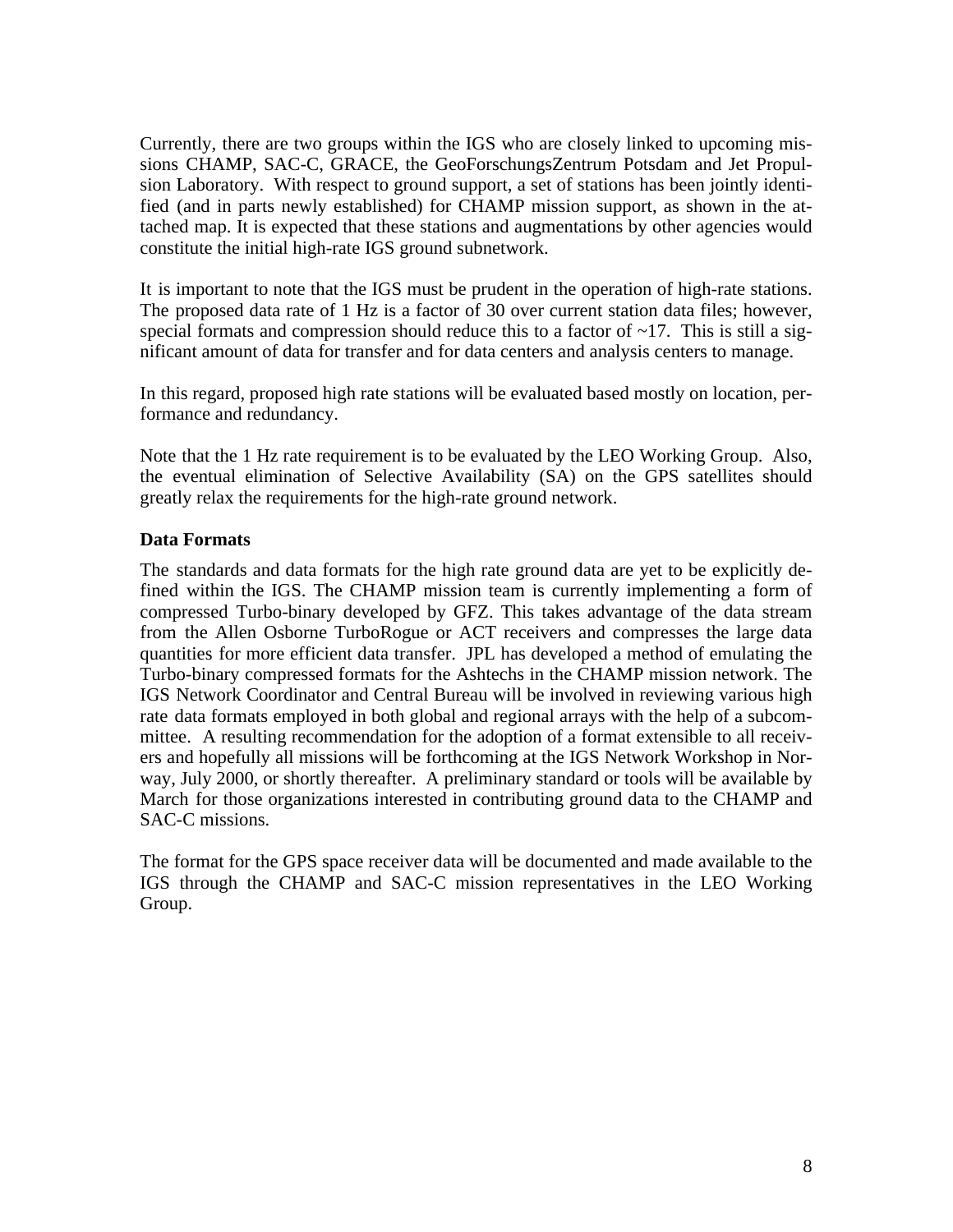#### **Call for Data Centers**

Data Centers are solicited to fulfil three functions:

- 1) Organize and provide access to the hourly classic data.
- 2) Organize and provide access to high-rate ground station data.
- 3) Organize and provide access or links to the sets of GPS flight receiver data.

Currently a number of IGS data centers are developing or operating to provide access to hourly 30-second data. A goal over the next year and a focus of the planned IGS Network Workshop, July 2000, in Oslo, Norway, is the standardization of data center structures to facilitate common access processes by users.

Data centers interested in handling high rate ground data and/or the flight receiver data will have to operate according to agreed upon standards to initiate these common access procedures, file and directory naming conventions, etc.

Access to mission data will be coordinated between the mission network managers and the IGS Central Bureau Network Coordinator with assistance of the IGS LEO Working Group.

#### **Call for Associate Analysis Centers (AACs)**

- Associate Analysis Centers (AACs) for LEO Project Analysis centers that propose to incorporate the GPS flight receiver data into their processing stream for:
	- Generating scientific POD for the LEO satellites within a one-year phased pilot demonstration project:
		- Phase I utilizing data from the currently operational GEOSAT Follow On satellite (GFO).
		- Phase II utilizing data from the CHAMP and SAC-C satellites scheduled for launch in April 2000.
	- AACs will demonstrate POD for these satellites as data is made available.
	- AACs will investigate and assess potential improvement of the suite of IGS classic products (orbits, EOPs, etc.)

Phase I of the pilot project will concentrate on GFO. The LEO WG has identified a test data set that uses the GPS data collected onboard GFO that can be used to investigate POD of GFO and provide an initial assessment of LEO data inclusion into the IGS OD processes.

#### **Call for Coordinator(s)**

- Coordinate the AACs for development, comparison and quality control of the new products
- Assess the overall impact of meeting LEO requirements and incorporating LEO GPS into the IGS processes. Particularly assess impact on IGS products.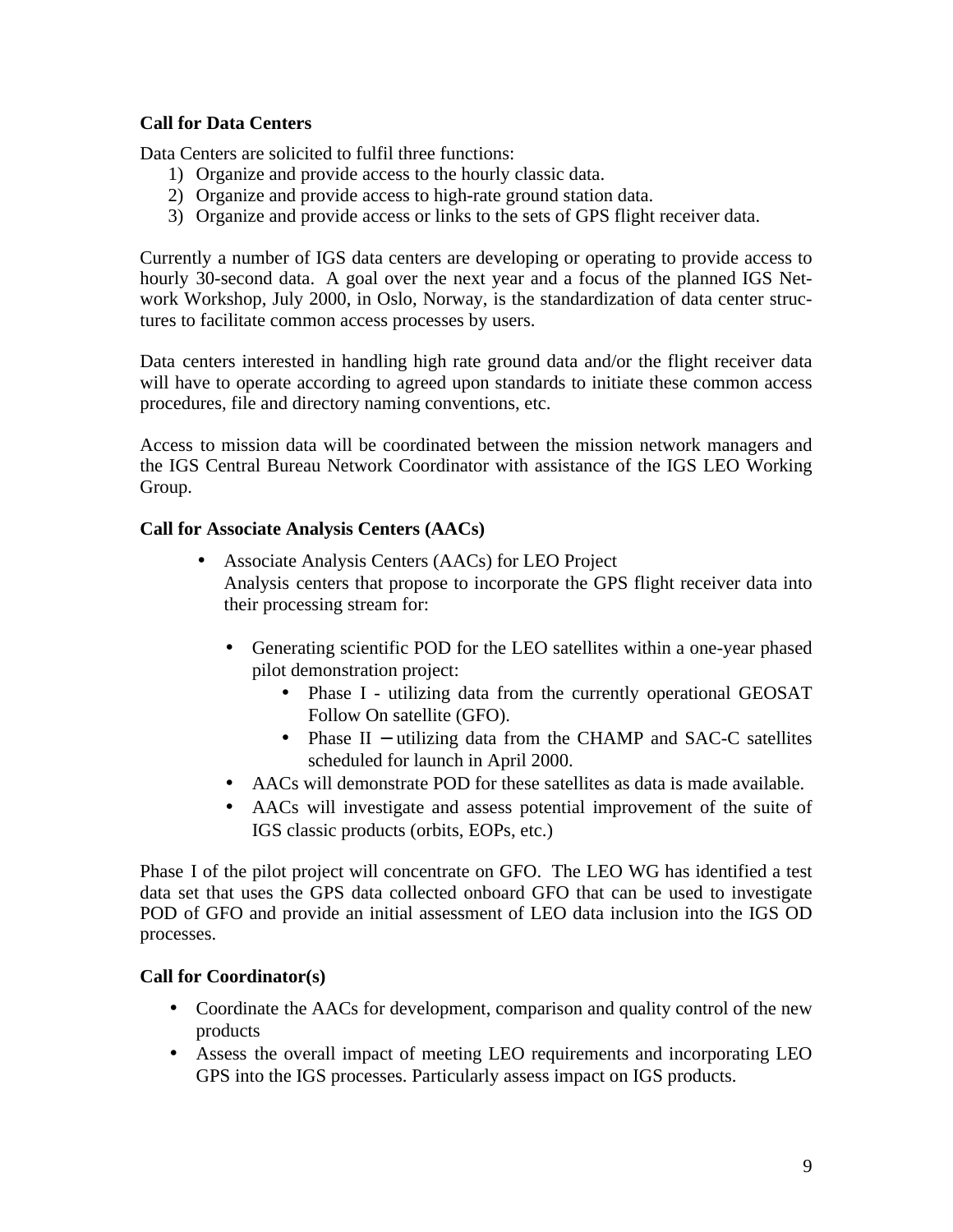Coordinator(s) will be intimately involved in the activities of the new Associate Analysis Centers for the LEO Project. This role assumes responsibility for the coordination of technical developments necessary for inclusion of the LEO data into the POD estimation processes. Through comparison and communication with the participating centers the analysis systems will be improved and measures of quality control will be defined.

The experience gained during the one-year pilot project phase will enable an assessment of the impact on IGS meeting LEO requirements. Close cooperation with the IGS Analysis Center Coordinator is expected.

#### **Call for IGS Analysis Centers (ACs)**

- IGS Analysis Centers (ACs)
	- A general call to IGS ACs to develop the capabilities for hourly processing. It is expected that the established ACs will follow the agreed upon recommendations of the La Jolla AC Workshop, June 1999, by developing and demonstrating subdaily processing. (See IGS Mail Message # 2359 from IGS AC Coordinator, Tim Springer).

Any AC which does not plan to follow these recommendations should send a message to the IGS AC Coordinator with copies to the IGS Governing Board Chair and the Central Bureau.

# **LETTER OF INTENT**

Those organizations interested in submitting a proposal in response to this Call for Participation should send a one-page non-binding Letter of Intent, due by February 11, 2000. The Letter of Intent should state that you intend to submit a proposal. This letter should be sent to the IGS Central Bureau:

> Ruth Neilan, Director IGS Central Bureau Jet Propulsion Laboratory M/S 238-540 4800 Oak Grove Drive Pasadena, CA 91109 USA Telephone Number: (818) 354-8330 Fax Number: (818) 393-6686 Email: igscb@igscb.jpl.nasa.gov

This letter should include the following information:

- Organization name and address
- Name, address, and telephone and fax numbers of the principal point of contact
- Specific areas of support which will be addressed in the proposal.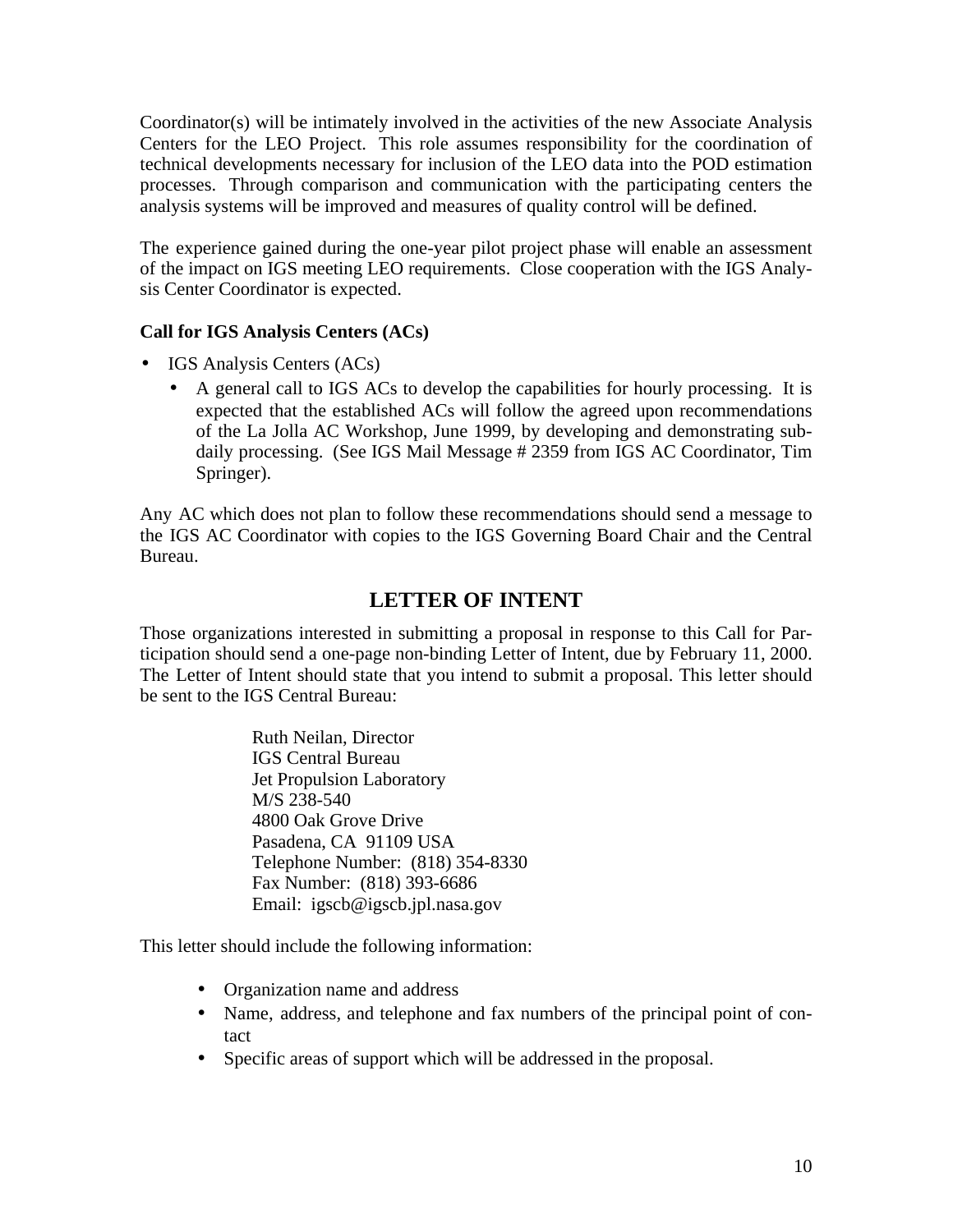Letters of intent must be received on or before February 11, 2000. Material in these letters is for information purposes only and is not binding on the signatories. Those organizations responding will receive additional documentation and information in the future.

# **GENERAL PROPOSAL INFORMATION**

Proposals submitted in response to the Call for Participation must include specific details on the technical support that will be offered by the organization and a management plan. These two main proposal sections will be used for proposal evaluation and to facilitate comparative analysis. Proposal must be signed by an official authorized to certify institutional support, sponsorship and management of the proposed activities.

Proposals are due on or before April 3, 2000, at the address provided above. The IGS Governing Board reserves the right to consider proposals received after this deadline if such action is judged to be in the interest of the IGS; however, there is no guarantee that such late proposals can be considered.

## **PROPOSAL EVALUATION AND SELECTION**

The principal elements considered in evaluating any proposal are its relevance to the IGS objectives, intrinsic merit, and its overall contribution to the service when compared to potential contributions available through other proposals. In addition to these criteria, management factors will be considered separately in the selection.

If the IGS Governing Board decides to accept only a portion of the proposal, the submitting organization will be given the opportunity to accept or decline such partial acceptance.

Organizations responding to this Call for Participation will be notified by the Chairman of the IGS Governing Board of the outcome of the proposal selection process in June 2000.

### **SCHEDULE OF IGS LEO ACTIVITY**

| February 11, 2000          | Letters of intent due                          |
|----------------------------|------------------------------------------------|
| February 18, 2000          | LEO preliminary standards outline              |
| April 3, 2000              | Proposals due                                  |
| April/May                  | Evaluation/Selection                           |
| <b>Pilot Demonstration</b> | LEO WG will propose dates for one year project |
| July 26, 2000              | Meeting at the Network Workshop in Norway      |